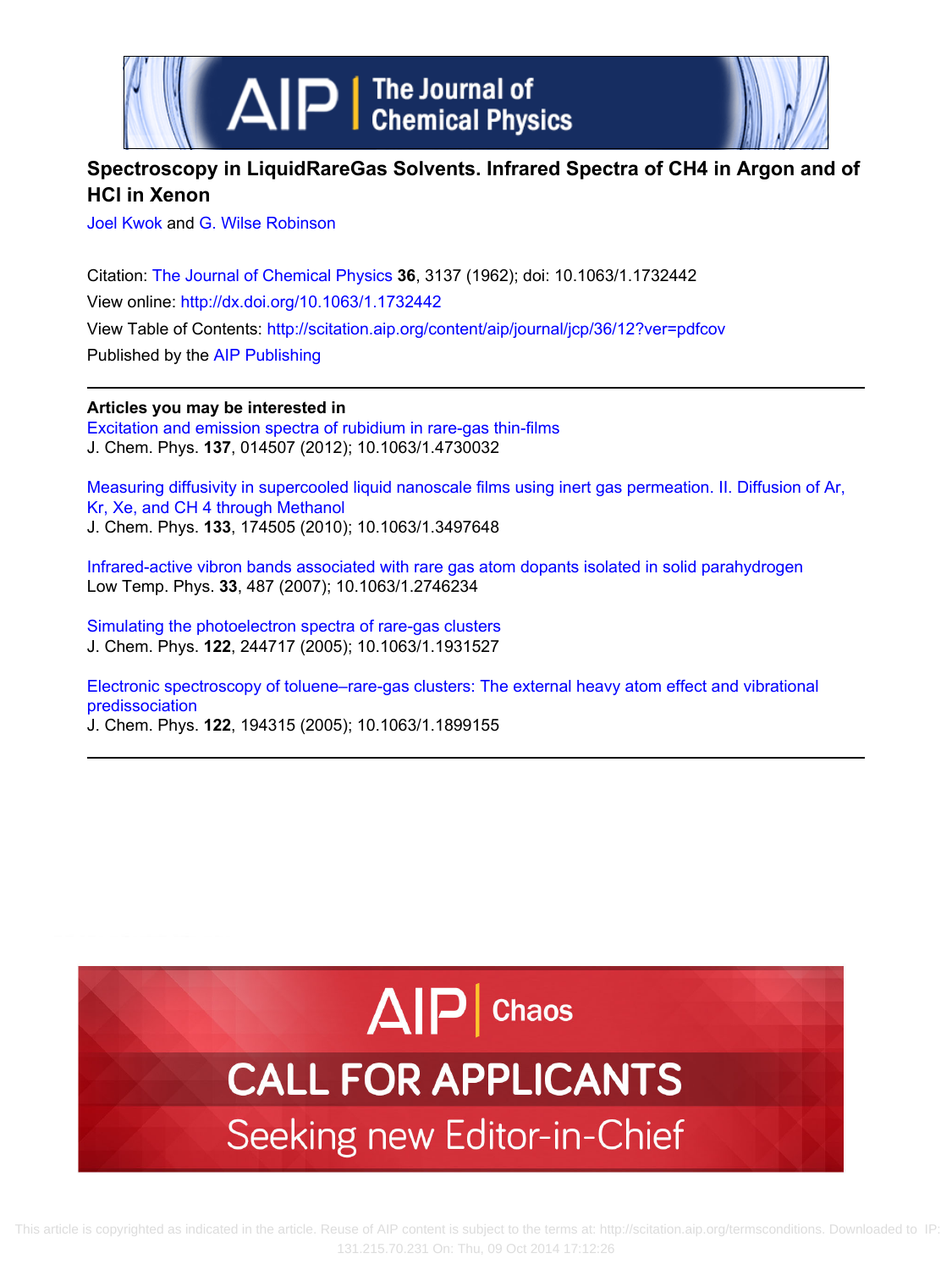spectral resolution of about  $0.03 \text{ cm}^{-1}$ . The absorption cell was of the White type, giving a path of 3.5 m. The CD4 pressure was 3 cm of Hg. Absolute line positions were determined with an estimated error of 0.02 cm<sup>-1</sup>.

The observed spectrum of CD<sub>4</sub> between 4430 and  $4550$  cm<sup>-1</sup> is reproduced in Fig. 1. It consists of single  $P$ ,  $Q$ , and  $R$  branches with sizable tetrahedral fine structure splittings. This spectrum bears a striking resemblance to  $2v_3$  of  $\text{CH}_4$ ,<sup>2</sup> except that in the latter case the tetrahedral splittings are extremely small. In contrast, the large number of lines of the much richer spectrum  $2\nu_4$  of CH<sub>4</sub><sup>1</sup> cannot be accounted for by the tetrahedral fine structure lines of *single P,* Q, and *R*  branches. In Table I are listed the measured lines of  $2\nu_3$  of CD<sub>4</sub>.

A detailed theoretical investigation of this spectrum has been made.4 Single infrared-active *P,* Q, and *R*  branches are in fact predicted in the limit in which the separation between the  $E$  and  $F_2$  vibrational substates of  $2\nu_3$  is large compared with the Coriolis splittings

'K. Fox, thesis, University of Michigan (1961). A detailed account will be published.

arising from the  $2B\zeta_3(P \cdot 1_3)$  term. It is interesting to compare the observed fine structure patterns with the universal relative splittings predicted by theory in dominant approximation3 which holds for all states having the rotational angular momentum as a good quantum number. This comparison is given in Table II, along with the relative splittings for some other vibrational states. In the theoretical account of  $2v<sub>3</sub>$  of  $CD<sub>4</sub>$  it is shown that the agreement with dominant approximation is to be expected even though the rotational angular momentum is *not* a good quantum number.

There is a set of comparatively weak lines with somewhat regular spacing, which are in the region of 4525 to 4535 em-I. These are broader than the other lines of the spectrum, and have irregular shapes. No contaminant has been found to which these lines can be ascribed,<sup>5</sup> and their origin remains a troublesome point.

5 A spectrum of the same region (E. D. Palik, private communication, 1960), with the  $CD<sub>4</sub>$  produced by a different chemical reaction, also shows these lines.

THE JOURNAL OF CHEMICAL PHYSICS

VOLUME 36, NUMBER 12 JUNE 15, 1962

## Spectroscopy in Liquid-Rare-Gas Solvents. Infrared Spectra of CH<sub>4</sub> in Argon and of HCl in Xenon<sup>\*</sup>

JOEL KWOK AND G. WILSE ROBINSONT

*Gates and Crellin Laboratories of Chemistry,t California Institute of Technology, Pasadena California*  (Received November 24, 1961)

A low-temperature cell employing barium fluoride windows and indium metal gaskets has been built and is being used for the study of rotational, vibrational, and electronic motions of molecules in liquid rare gases. The Va fundamental of CH, in liquid argon shows a single, relatively sharp *Q* branch. The *P* and *R* branches are probably present but apparently are lost in the wings of the Q branch. The infrared spectrum near 3.5  $\mu$ of H Cl in liquid xenon shows" ell-resoh ed *P,* Q, and *R* branches, but the individual rotational lines are not resolved. The  $O$  branch is not resolved from the tail of the  $P$  branch, but there is some indication of the *S* branch on the high-frequency side of the spectrum. The *Q* branch is shifted 36 cm<sup>-1</sup> to the low-frequency side of its gas-phase position. The appearance of  $O, O$ , and S branches is expected because of the presence of an induced dipole moment through the polarizability of the solvent. The agreement between the observed spectrum and that anticipated on the basis of nearly free rotation gives good evidence for the existence of quantized rotational motions of HCI in liquid xenon.

#### I. INTRODUCTION

THE primary objective of this work is to obtain information concerning "local environments" in simple, dense fluids, such as argon, krypton, and xenon, through the study of rotational, vibrational, and electronic motions of dissolved solutes. If diffusional processes, i.e., large amplitude or random displacements, are very slow compared with the spectroscopic

\* Supported in part by the National Science Foundation and

frequency, then the spectrum of the dissolved molecule is determined by the instantaneous configuration of its local environment. The observed spectrum is, of course, a superposition over the different local environments of all the solute molecules. On the other hand, if the measuring process is slow compared with random fluctuations, then the spectrum will be determined by the time average of the environmental perturbations. Recent neutron diffraction experiments' apparently

the U. S. Army Research Office. t Alfred P. Sloan Fellow.

t Contribution No. 2781.

<sup>1</sup> C. T. Chudley and R. J. Elliott, Proc. Phys. Soc. (London) 77, 353 (1961).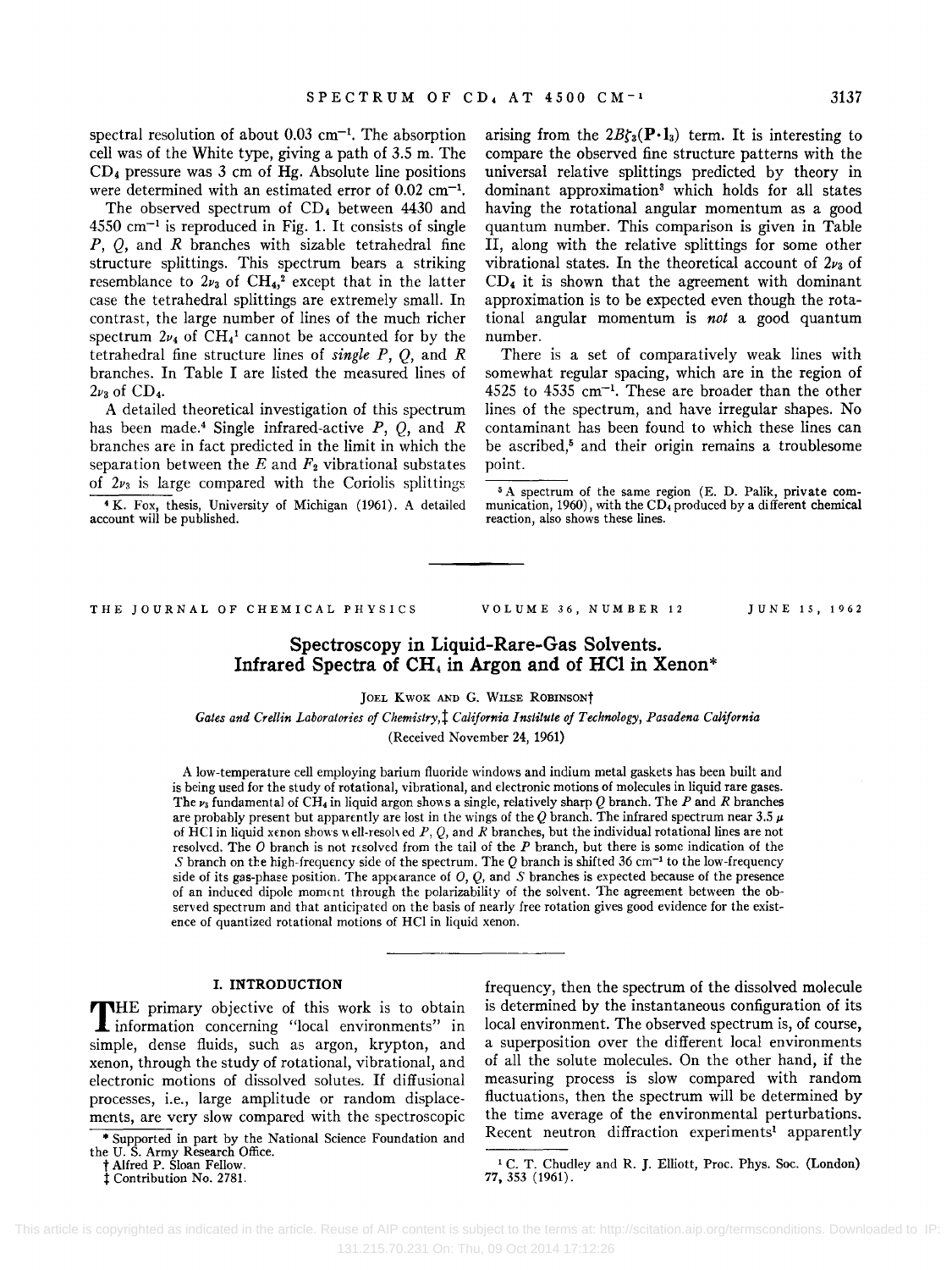

FIG. 1. Low-temperature infrared cell for liquid studies. The temperature of the cell may be adjusted by changing the thermal contacts to the copper heat shield, by varying the pressure of the conducting gas, and by changing the coolant.

indicate that the frequency of local density fluctuations in a liquid is low compared with oscillatory frequencies of the atoms or molecules about equilibrium positions in the liquid structure. This seems intuitively reasonable since the atoms or molecules in a liquid are bound by a potential energy of the order of the heat of vaporization, and this is about ten times larger than *kT* at the normal melting point of most nonpolar liquids. Thus, it appears that in the present experiments, a good assumption would be that the frequency of the measuring process, i.e., the internal vibrations, is high compared with the frequency of local density fluctuations. There are then four mechanisms responsible for spectral broadening. Different local environments in the fluid provide different intermolecular potentials, and the superposition of spectra of solute molecules in these different fields gives rise to broadening or even to line multiplicity in some instances.2 In addition, the Franck-Condon effect with respect to quasi-lattice vibrations gives line broadening which results from a superposition of transitions involving the finely spaced vibrational levels of the solvent. In a pure liquid, rapid resonance transfer of vibrational or rotational excitation to neighboring molecules might give an important contribution to line broadening, and uncertainty broadening caused by short vibrational or rotational

relaxation times might also contribute a few  $cm^{-1}$ to the vibrational or rotational line breadths. Lastly, the splitting of degeneracies due to asymmetric fields may be important.

Quantized rotation in the liquid phase has rarely been reported, not because, necessarily, molecules cannot undergo rotational motions in the liquid state, but because the various broadening mechanisms do not allow resolution of the individual rotational lines. It is therefore to be expected that only small molecules having large rotational constants will give resolvable spectra. The case of  $H_2^{3,4}$  serves as the best example. Structure observed in previous solution spectra of the hydrides  $NH<sub>3</sub>$ <sup>5</sup> H<sub>2</sub>O<sub>,</sub><sup>6,7</sup> HCl<sub>,</sub><sup>8-11</sup> and CH<sub>4</sub><sup>12</sup> could also be interpreted as arising from quantized rotational motions. Similar results have been obtained in the gas phase using high pressures.<sup>13,14</sup> The present paper will give further evidence which supports this view in the case of HCI in a very simple liquid solvent.

#### II. EXPERIMENTAL

A diagram of the apparatus is shown in Fig. 1. For the present experiments barium fluoride windows sealed to the cell by means of flange fittings and indium metal gaskets were employed. More reliable vacuum seals are obtained if the rims of the windows are first coated with platinum or gold<sup>15</sup> and the cell surfaces are "tinned" with indium metal. The cell is capable of withstanding pressures up to at least 15 atm so that the liquid range of the rare gases can be extended substantially beyond that possible at 1 atm. Argon, krypton, and xenon then form a useful set of liquid solvents over the entire temperature range  $-182^{\circ}$  to  $-55^{\circ}$  C. In the present experiments it was found unnecessary to use pressures higher than 6 atm. The path length of the cell is 5 cm, and the solute-solvent mole ratio necessary to obtain adequate absorption was found to be less than 0.001. Because of the small mole

- 
- <sup>6</sup> E. L. Kinsey and J. W. Ellis, Phys. Rev. 51, 1074 (1937). <sup>7</sup> L. B. Borst, A. M. Buswell, and W. H. Rodebush, J. Chem. Phys. **6**, 61 (1938).

 $\textbf{N}$ W. West and R. T. Edwards, J. Chem. Phys. 5, 14 (1937). <br> $\textbf{N}$  M. O. Bulanin and N. D. Orlova, Optika i Spektroskopiya 4,

 $10 \text{ W}$ . J. Jones and N. Sheppard, Trans. Faraday Soc. 56, 625 (1960).

<sup>11</sup> J. Lascombe, P. V. Huong, and M. Josien, Bull. soc. chim. France, p. 1175 (1959). 12 M. F. Crawford, H. L. Welsh, and J. H. Harrold, Can. J.

Phys. 30, 81 (1952). 13 R. Coulon, L. Galatry, B. Oksengorn, S. Robin, and B. Vodar,

J. phys. radium 15, 641 (1954).<br><sup>14</sup> H. L. Welsh, M. F. Crawford, and J. L. Locke, Phys. Rev.

76, 580 (1949).<br><sup>16</sup> By vacuum sublimation or by thermal treatment of organo-

metallic solutions distributed by Hanovia Liquid Gold Division of Engelhard Industries, Inc., 1 West Central Ave., East Newark, New Jersey.

<sup>2</sup> G. W. Robinson, Mol. Phys. 3, 301 (1960); and unpublished work by J. Kwok and G. W. Robinson on the electronic spectrum of Hg in liquid Xe,  $CO<sub>2</sub>$ , and cyclohexane which also shows line doubling.

<sup>&</sup>lt;sup>3</sup> J. C. McLennan and J. H. McLeod, Nature 123, 160 (1929).<br>
<sup>4</sup> E. J. Allin, W. F. J. Hare, and R. E. MacDonald, Phys. Rev.<br> **98,** 554 (1955); W. F. J. Hare, E. J. Allin, and H. L. Welsh, *ibid.* 99, 1887 (1955); E. J. Allin, T. Feldman, and H. L. Welsh, J. Chern. Phys. 24, 1116 (1956).

<sup>569 (1958).</sup>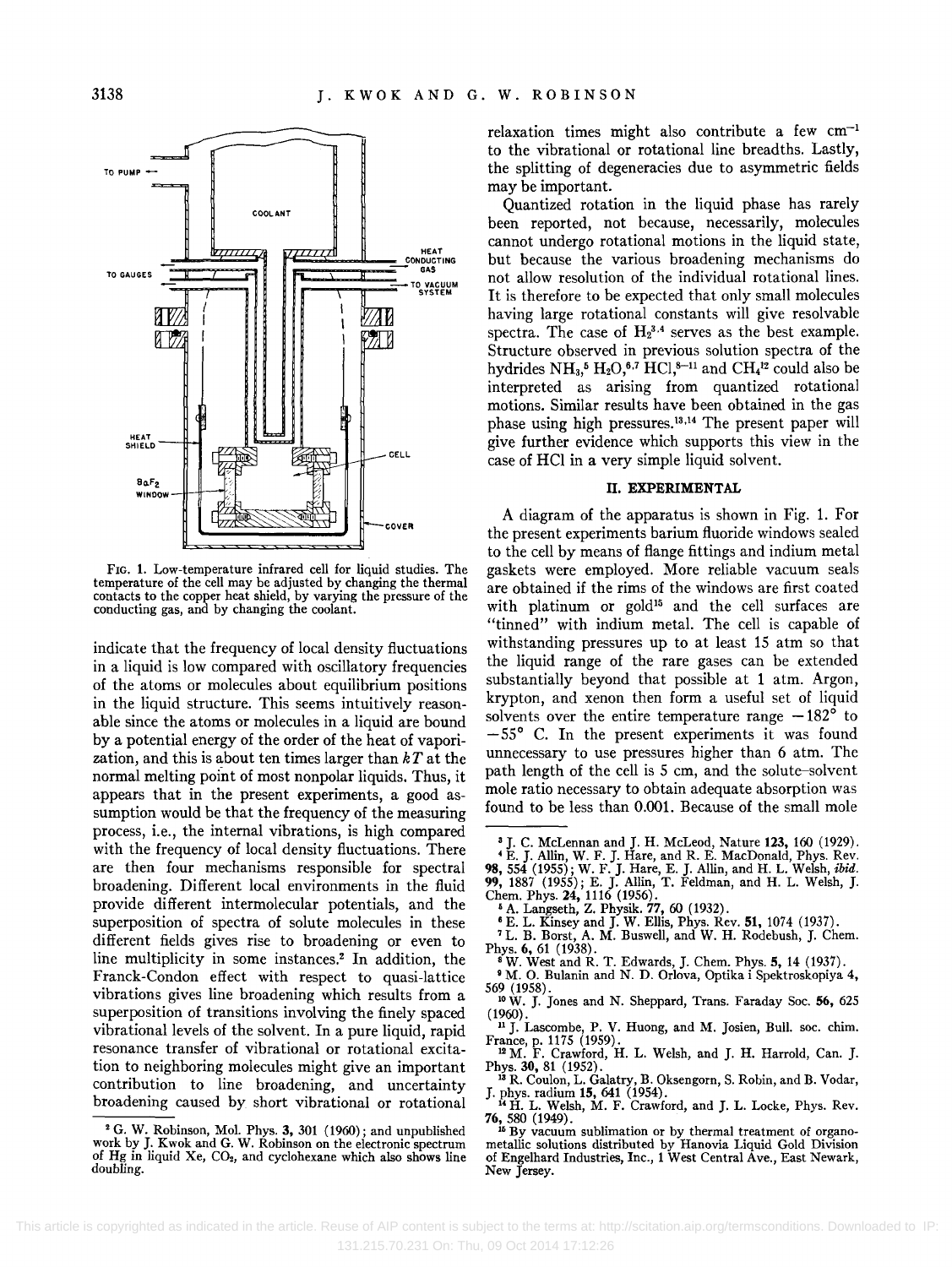ratios used, it is not expected that solute-solute interactions playa significant role in the determination of the spectral line shapes.

The cell was constructed so that it would fit in the optical path of either a Perkin-Elmer model 21 or a Beckman IR-7 infrared spectrometer. The Beckman instrument was used to obtain the spectra discussed in this paper. Scanning speeds and slitwidths were chosen so that the instrument resolution was better than 2  $cm^{-1}$ , a value which is more than adequate for resolution of the  $J$  structure in the CH<sub>4</sub> and HCl vaporphase spectra.

As a result of outgassing or an extremely small leak in the vacuum connections to the Dewar, a very small amount of ice condensed on the cell windows. This condensate could not be detected visually, but its presence is revealed by an absorption band in the 3200  $cm^{-1}$  region.

#### III. CH, **IN LIQUID ARGON**

The 3020 cm<sup>-1</sup>  $\nu_3$  fundamental of CH<sub>4</sub> in liquid argon at  $T \approx 100^{\circ}$  K is shown in Fig. 2 and compared with the theoretical spectrum of the vapor at this temperature. Spin equilibrium is not assumed.<sup>16</sup> In analogy with the vapor-phase spectrum,<sup>17</sup> a strong  $Q$  branch occurs. The absorption in the vicinity of the  $Q$  branch maximum becomes very broad as the concentration of  $CH<sub>4</sub>$ is increased. The *P* and *R* branches probably contribute to this broadening, but they are not easily discernible as separately resolved components in the wings of the Q branch. The absence of good resolution of rotational branch structure in this case is therefore probably in part due to the dominance of  $Q$  branch intensity in the vicinity of the band origin.

Another reason why the resolution of structure in this system is made difficult may be associated with the fact that the excited level of the transition is triply





<sup>16</sup> H. J. Childs and H. A. Jahn, Proc. Roy. Soc. (London) **A169, 451** (1939). <sup>17</sup> A. H. Nielsen and H. H. Nielsen, Phys. Rev. 48, 864 (1935).



FIG. 3. The infrared spectrum of HCI dissolved in liquid xenon at  $T \approx 185^\circ$ K. The synthesized spectrum is a superposition of O, P, Q, R, and S branches. The relative intensities of the P and  $R$  branches are those for the infrared spectrum of HCl vapor at  $T = 185^\circ$ K. The relative intensities of the S, Q, and O branches are those for the Raman spectrum of the vapor at the same temare those for the Raman spectrum of the vapor at the same temperature. The relative intensity of the  $Q$  branch with respect to the Rand *P* branches was chosen so as to best fit the observed spectrum. The intensities are somewhat approximate, since broadening of the branches and intensity perturbations by the solvent were not taken into account.

degenerate. Local fields having low symmetry will remove the degeneracy to an extent depending upon the strength of the field in the region of each methane molecule. If the perturbations are large compared with the rotational line spacing, the rotational lines cannot be resolved.

Because of the difficulties associated with finding a polyatomic molecule suitable for the study of rotational structure in its solution spectrum, the choice of a diatomic molecule in a rare-gas solvent was made. The infrared spectrum of HCI in liquid xenon is discussed in the next section.

#### **IV. HCI IN LIQUID XENON**

The spectrum of HCl in liquid xenon at about  $185^{\circ}$  K is shown in Fig. 3, where it is compared with a theoretical gas-phase spectrum at the same temperature. The theoretical infrared spectrum is calculated according to formulas given by Herzberg,<sup>18</sup> and the induced spectrum which is Raman-like is obtained from formulas given by Placzek and Teller.<sup>19</sup> The most obvious interpretation of the structure is that it is the

18 G. Herzberg, *Spectra of Diatomic Molecules* (D. Van Nostrand Company, Inc., Princeton, New Jersey, 1950) 2nd ed., p. 126. 19 G. Placzek and E. Teller, Z. Physik *81,209* (1933).